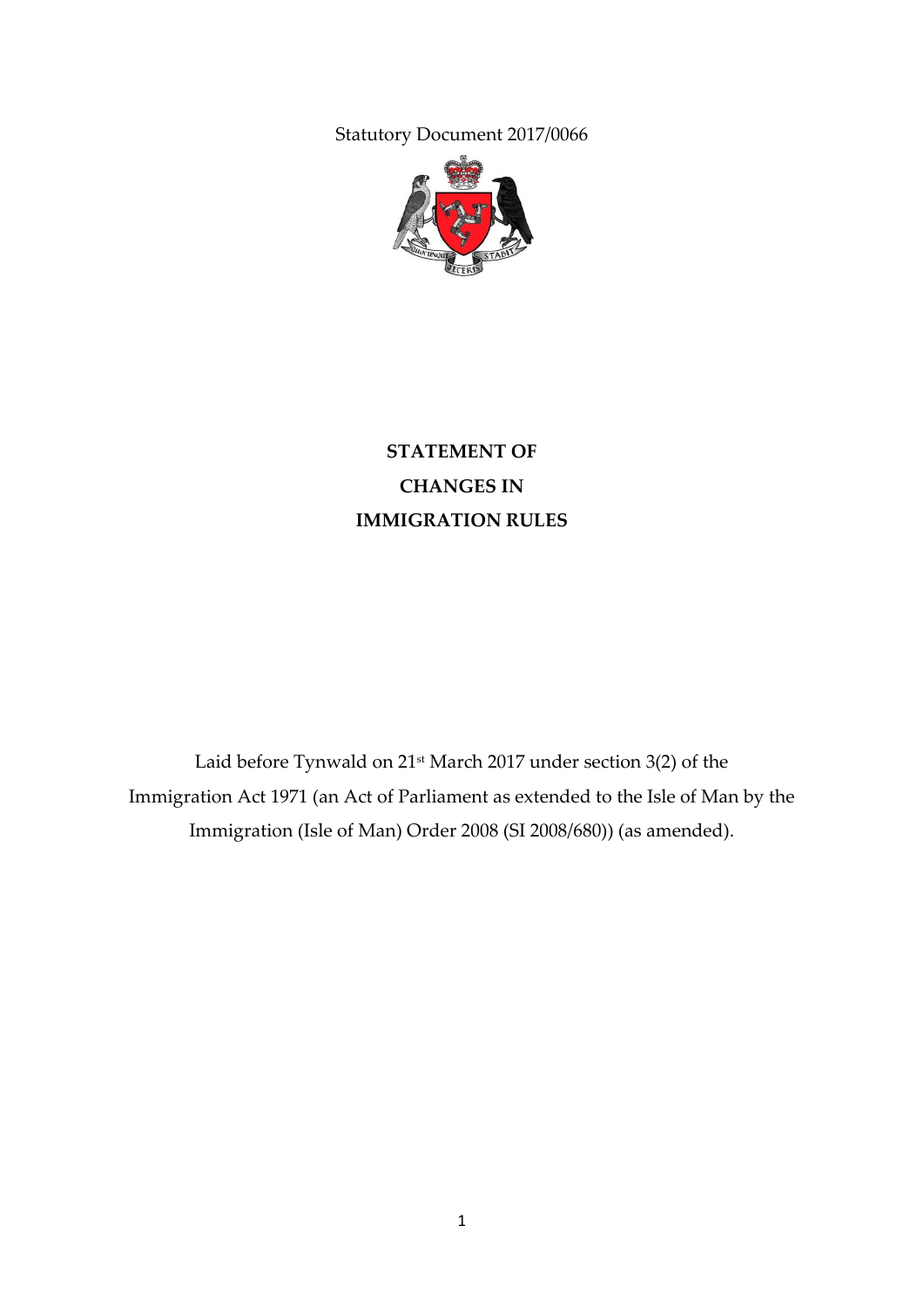The Council of Ministers has made the following changes to the Immigration Rules laid down by it as to the practice to be followed in the administration of the Immigration Act 1971<sup>1</sup> (of Parliament) as it has effect in the Isle of Man**<sup>2</sup>** for regulating entry into and the stay of persons in the Isle of Man and contained in the Statement laid before Tynwald on  $17^{\text{th}}$  May 2005 $^{\text{3}}$ .

The changes set out in the following paragraphs shall take effect on 6 April 2017 but shall only apply to applications made on or after 6 April 2017: paragraphs Intro2, Intro3, Intro5 to Intro14 of the Introduction; paragraphs 6A.3 and 6A.6 of Part 6A; paragraphs A1, A2, and A5 to A7 of Appendix A, and paragraph K1 of Appendix K.

All other changes set out in this statement shall take effect on 16 February 2017. If an application has been validly made for entry clearance, leave to enter or leave to remain before 16 February 2017, the application shall be decided in accordance with the Immigration Rules in force on 15 February 2017.

#### **Changes to the Introduction**

Intro1. For the paragraph below the heading **"Introduction"** substitute:

"**The Council of Ministers has made changes in the Rules as to the practice to be followed in the administration of the Immigration Act 1971 as extended to the Isle of Man<sup>4</sup> for regulating the entry into and the stay of persons in the Isle of Man and contained in the statement laid before Tynwald on 17th May 2005 (SD 62/05)<sup>5</sup> . This statement contains the Rules as changed and replaces the provisions of SD 62/05."**

Intro2. For paragraph 5A(IOM) substitute:

#### **"5A(IOM).**

With effect from 6 April 2017, the Points Based System Sponsorship functions carried out by the Department of Economic Development are

**.** 

<sup>1</sup> 1971 c. 77

<sup>&</sup>lt;sup>2</sup> See the Immigration (Isle of Man) Order 2008 (S.I. 2008 No 680)

<sup>3</sup> S.D. 62/05 amended by S.D.692/05, S.D. 442/06, S.D. 547/06, S.D. 781/06, S.D. 871/06, S.D. 124/07, S.D. 303/07, S.D. 534/07, S.D. 02/08, S.D. 500/08, GC 32/09, GC 35/09, GC 14/10, GC 26/10, GC 02/11, SD 518/11, SD 40/12, SD 0288/12, SD 0625/12, SD 0657/12, SD250/13, SD 302/13, SD 345/13 ,SD 2014/0004, SD 2014/0082, SD 2014/241, 2014/314 , 2014/324 and 2015/0265.

 $<sup>4</sup>$  See the Immigration (Isle of Man) Order 2008 (SI 2008/680) as amended.</sup>

<sup>&</sup>lt;sup>5</sup> SD 62/05 (see Appendix IOM1 as to the Schedule of Amendments to SD 62/05).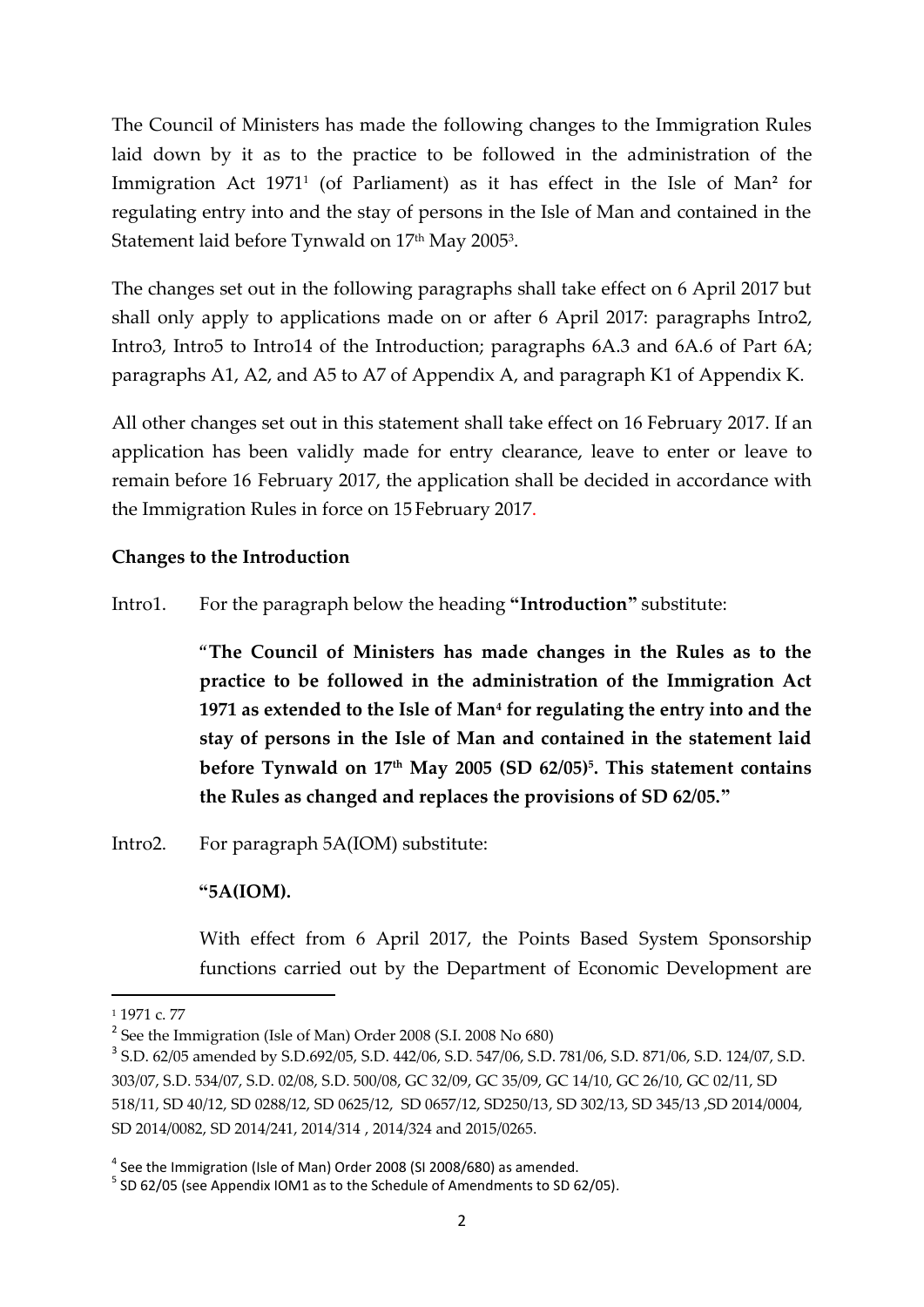transferred to the Lieutenant Governor and shall be carried out by Immigration Officers."

Intro3. After paragraph 5A(IOM) insert:

"5AA(IOM)

#### **Consequential and transitional arrangements**

A reference in these Rules to the Department of Economic Development in connection with any Point Based System Sponsorship Functions shall be taken as a reference to the Lieutenant Governor and Immigration Officers acting on his behalf.

Any references to the Department of Economic Development, in so far as they relate to the transferred functions and not otherwise, in any instrument, contract or proceedings made or begun before the coming into operation of these Rules shall be substituted by a reference to the Lieutenant Governor.

Anything begun by or under the Department of Economic Development so far as it relates to any of the transferred functions may be continued and completed by or under the Lieutenant Governor and Immigration Officers acting on his behalf."

Intro4. In paragraph 6 for the definition of "Immigration Acts" substitute:

"**Immigration Acts**" means such of the Immigration Acts (of Parliament) (as defined in section 61(2) UK Borders Act 2007) as apply to the Island from time to time subject to the modifications contained in the relevant Order in Council.

- Intro5. In paragraph 6 in the definition of "A-rated Sponsor" for "the Department of Economic Development" substitute "Immigration Officers"
- Intro6. In paragraph 6 in the definition of "B-rated Sponsor" for "the Department of Economic Development" substitute "Immigration Officers"
- Intro7. In paragraph 6 for the definition of "Certificate of Sponsorship" substitute: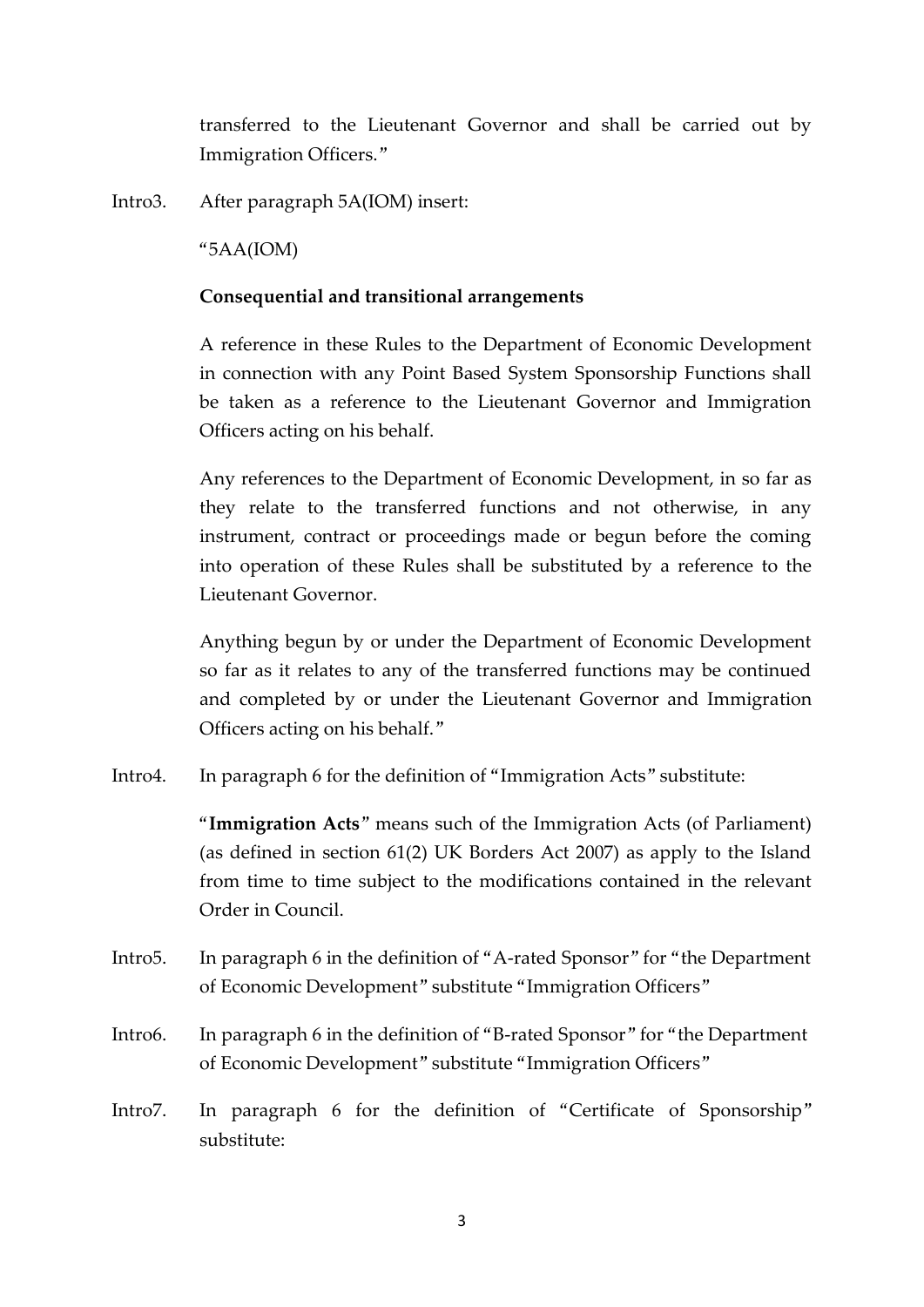**"Certificate of Sponsorship"** means an authorisation issued by the Lieutenant Governor to a Sponsor in respect of one or more applications, or potential applications, for entry clearance, leave to enter or leave to remain as a Tier 2 Migrant or a Tier 5 Migrant in accordance with these Rules and includes a certificate of sponsorship issued under the Deemed sponsorship status provisions in relation to Tier 5 (Youth Mobility) Temporary Migrants and a certificate of sponsorship issued under the Government Authorised Exchange Scheme provisions in relation to Tier 5 (Temporary Worker) Migrants.

Intro8. In paragraph 6 for the definition of "Visa Letter" substitute:

"Under Part 6A and Appendix A of these Rules, "**Confirmation of Acceptance for Studies**" or "**Visa Letter**" means a letter containing a unique reference number issued by a Sponsor to an applicant for entry clearance, leave to enter or leave to remain as a Tier 4 Migrant in accordance with these Rules."

Intro9. In paragraph 6 for the definition of "Certificate of Sponsorship Checking Service" substitute:

> "Under Part 6A of these Rules, "**Certificate of Sponsorship Checking Service**" means the assessment by an Immigration Officer or entry clearance officer on behalf of the Lieutenant Governor of a migrant's Certificate of Sponsorship including details of the migrant's sponsor, job details, course of study and other details associated with the circumstances in which the Certificate of Sponsorship was issued in relation to the migrant's application for entry clearance, leave to enter or leave to remain."

Intro10. In paragraph 6 after the definition of "Certificate of Sponsorship Checking Service" insert:

> "Under Part 6A of these Rules, **Confirmation of Acceptance for Studies Checking Service** means the assessment by an Immigration Officer or entry clearance officer on behalf of the Lieutenant Governor of a migrant's Confirmation of Acceptance for Studies (or Visa Letter) including details of the migrant's Sponsor, together with details of the course of study and other details associated with the circumstances in which the Confirmation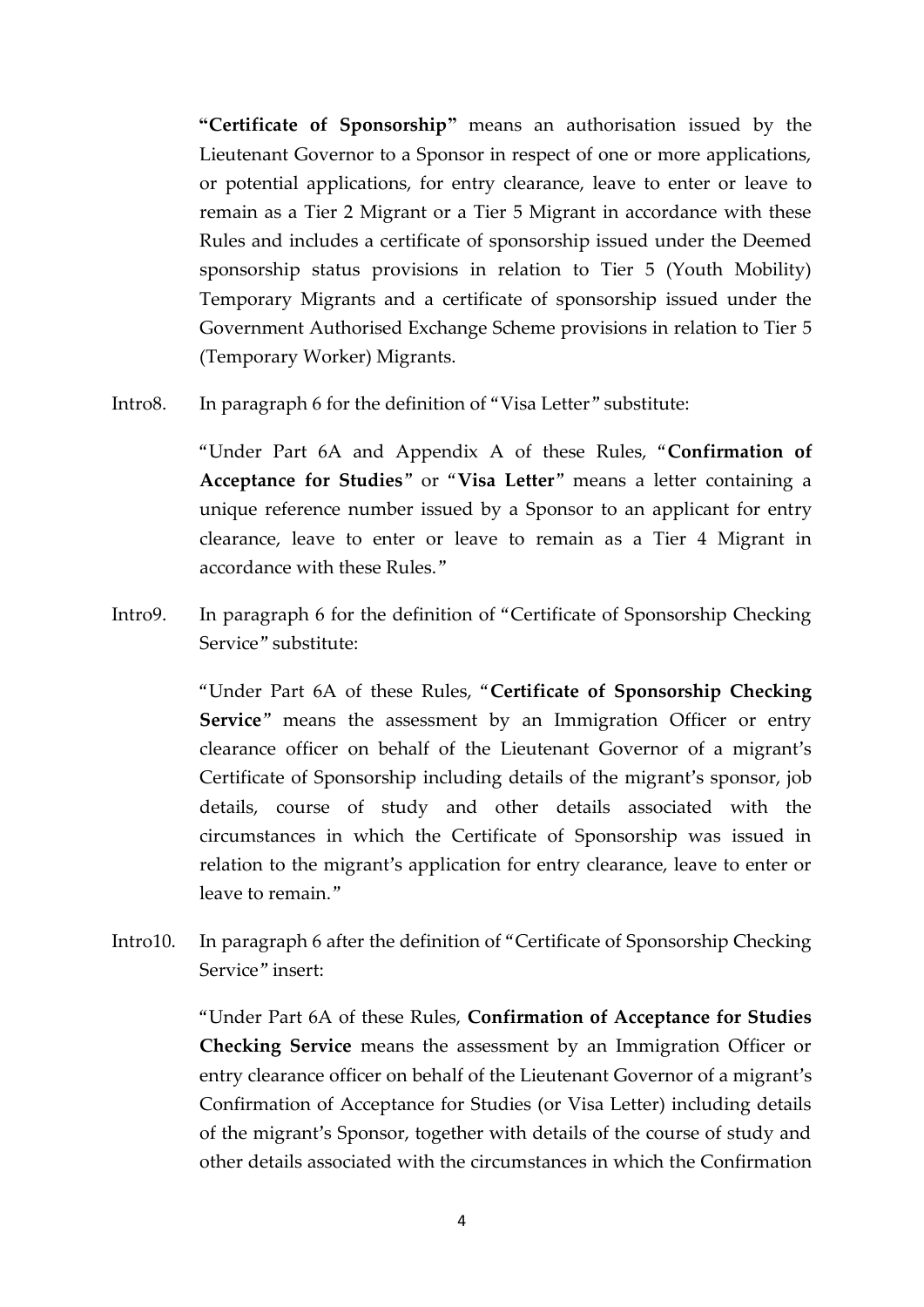of Acceptance for Studies was issued in relation to the migrant's application for entry clearance, leave to enter or leave to remain."

Intro11. In paragraph 6 after the definition of "a parent" insert:

"**Points Based System Sponsorship Functions**" means all functions in connection with:

(i) granting Sponsor licences to Sponsors of Tier 2 Migrants, Tier 4 Migrants and Tier 5 Migrants;

(ii) authorising the issue of Certificates of Sponsorship to Tier 2 Migrants and Tier 5 Migrants; and

(ii) carrying out the Certificate of Sponsorship Checking Service,

under Part 6A of these Rules.

For the avoidance of doubt, Immigration Officers acting on behalf of the Lieutenant Governor shall continue to carry out functions in connection with:

(i) granting Sponsor licences to Sponsors of Tier 4 Migrants;

(ii) authorising the issue of Confirmation of Acceptance for Studies to Tier 4 Migrants; and

(iii) carrying out the Confirmation of Acceptance for Studies Checking Service,

under Part 6A of the Rules.

When exercising their functions, Immigration Officers shall act in accordance with any directions issued by the Council of Ministers and the Lieutenant Governor as to the practice to be followed in the granting of Sponsor Licences and the authorisation of Certificates of Sponsorship or Confirmation of Acceptance for Studies under these Rules."

Intro12. In paragraph 6 for the definition of "Sponsor" substitute:

"Under Part 6A of these Rules, "**Sponsor**" means the person or Government who is recorded as being the Sponsor for a migrant by the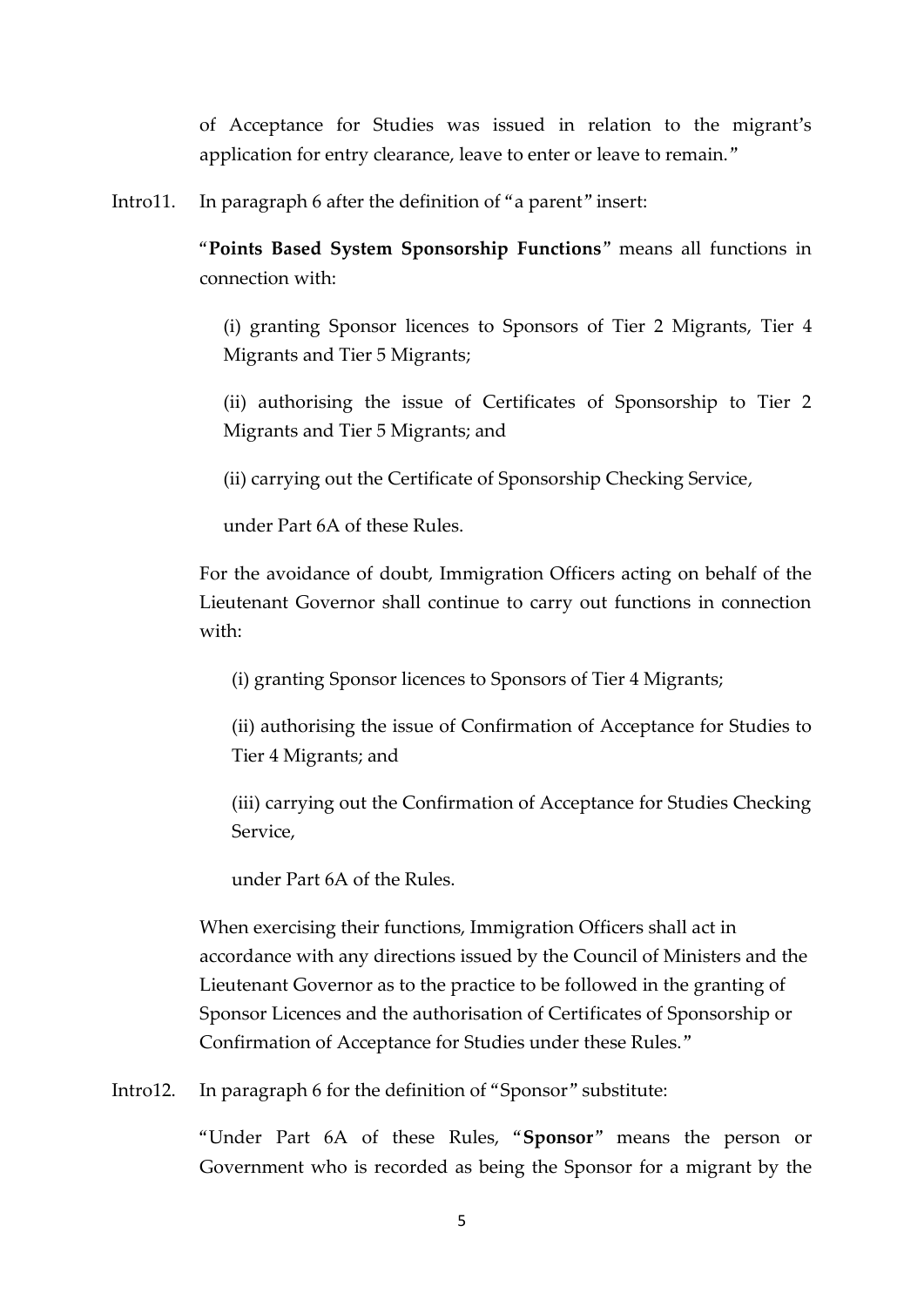Certificate of Sponsorship Checking Service (for Tier 2 Migrants, Tier 5 Migrants) or the Confirmation of Acceptance for Studies Checking Service (for Tier 4 Migrants)."

Intro13. In paragraph 6 for the definition of "Sponsor Licence" substitute:

"Under Part 6A of these Rules, a reference to a **Sponsor licence** means a licence granted by the Lieutenant Governor to a person, who by virtue of such a grant is licensed as a Sponsor under Tiers 2, 4 or 5 of the Points Based System."

Intro14. In paragraph 6 for the definition of "Work Permit" substitute:

"a **"work permit"** means a permit issued under the provisions of the Overseas Labour Scheme as the scheme had effect in the Isle of Man."

#### **Changes to Part 6A**

6A.1. For paragraph 245HB(l) substitute:

"(l) If the Sponsor is a legal entity (whether or not with separate legal personality), the applicant must not own directly or indirectly, legally or beneficially more than 10% of the shares, interests, ownership, membership or voting rights, actual or contingent, in the Sponsor or a parent or subsidiary of the Sponsor, unless the gross annual salary (as recorded by the Certificate of Sponsorship Checking Service entry, and including such allowances as are specified for this purpose in paragraph 79 of Appendix A) is £155,300 per year or higher.

The term "legal entity" includes but is not limited to a company, body corporate, firm, trust, partnership, foundation, limited liability company, PCC whether incorporated and formed in the Isle of Man or elsewhere. The applicant must not exercise significant influence or control over the legal entity including the right to appoint or direct the directors or trustees or officers of the legal entity or to direct the activities of the legal entity. The Entry Clearance Officer must be genuinely satisfied that this rule has been met and that the applicant is not using a corporate structure, a related party or other means to circumvent the rule against self employment by Tier 2 Migrants except in the circumstances specified above relating to a gross annual salary of £155,300 per annum.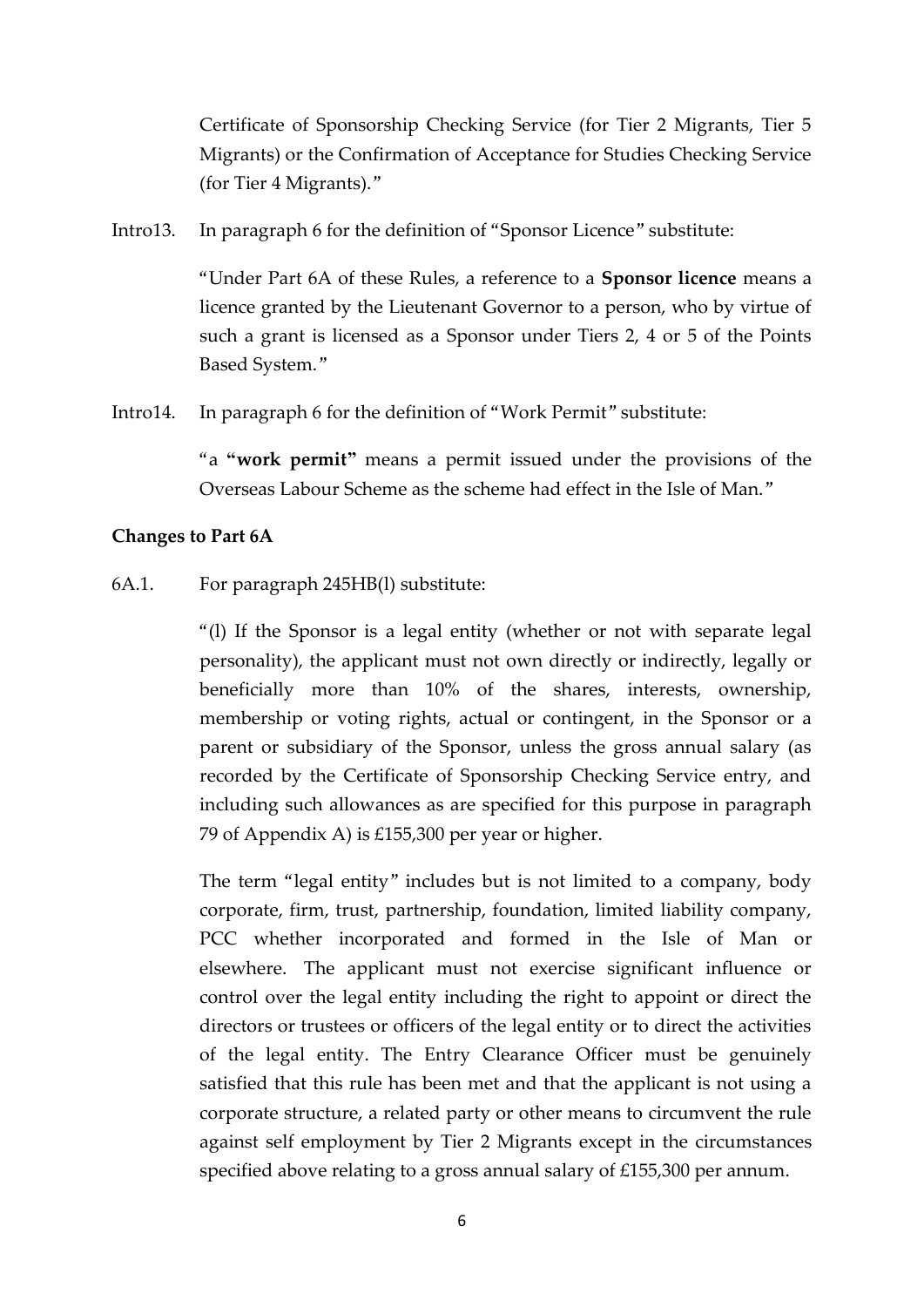To support the assessment in paragraph 245HB(l) the Entry Clearance Officer may:

- (i) request additional information and evidence, and refuse the application if the information or evidence is not provided. Any requested documents must be received at the address specified in the request within 28 calendar days of the date the request is sent; and
- (ii) request the applicant attends an interview, and refuse the application if the applicant fails to comply with any such request without providing a reasonable explanation.

If the Entry Clearance Officer is not satisfied with the assessment in paragraph 245HB(l) no points will be awarded under paragraphs 76 to 84A of Appendix A.

The Entry Clearance may decide not to carry out the assessment in paragraph 245HD if the applicant already falls for refusal on other grounds, but reserves the right to carry out this assessment in any reconsideration of the decision."

6A.2. for paragraph 245HD(o) substitute:

"(o) If the Sponsor is a legal entity (whether or not with separate legal personality), the applicant must not own directly or indirectly, legally or beneficially more than 10% of the shares, interests, ownership, membership or voting rights, actual or contingent, in the Sponsor or a parent or subsidiary of the Sponsor, unless the gross annual salary (as recorded by the Certificate of Sponsorship Checking Service entry, and including such allowances as are specified for this purpose in paragraph 79 of Appendix A) is £155,300 per year or higher.

The term "legal entity" includes but is not limited to a company, body corporate, firm, trust, partnership, foundation, limited liability company, PCC whether incorporated and formed in the Isle of Man or elsewhere. The applicant must not exercise significant influence or control over the legal entity including the right to appoint or direct the directors or trustees or officers of the legal entity or to direct the activities of the legal entity. The Lieutenant Governor must be genuinely satisfied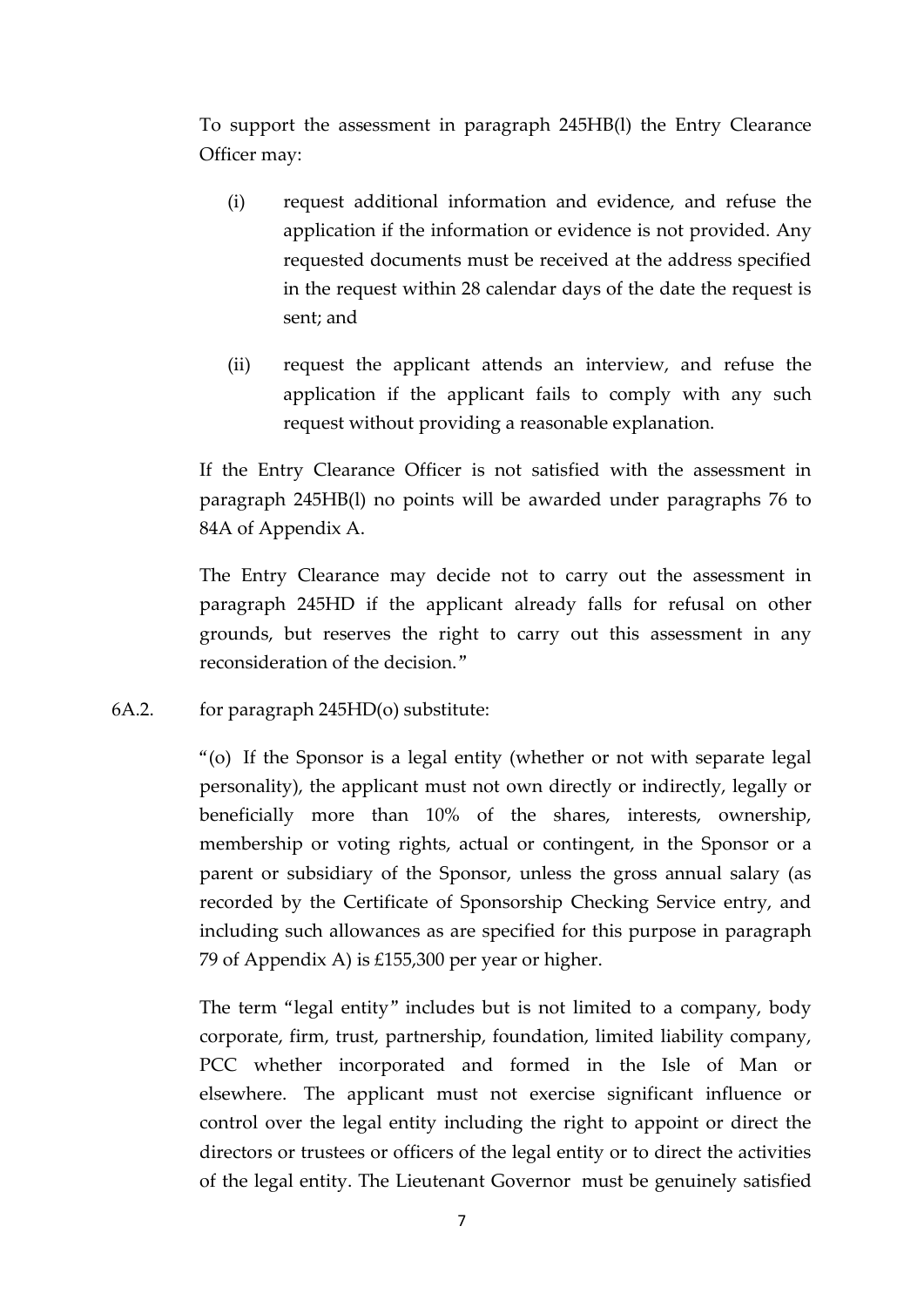that this rule has been met and that the applicant is not using a corporate structure, a related party or other means to circumvent the rule against self employment by Tier 2 Migrants except in the circumstances specified above relating to a gross annual salary of £155,300 per annum.

To support the assessment in paragraph 245HD(o) the Lieutenant Governor may:

- (i) request additional information and evidence, and refuse the application if the information or evidence is not provided. Any requested documents must be received at the address specified in the request within 28 calendar days of the date the request is sent; and
- (ii) request the applicant attends an interview, and refuse the application if the applicant fails to comply with any such request without providing a reasonable explanation.

If the Lieutenant Governor is not satisfied following the assessment in paragraph 245HD(o), no points will be awarded under paragraphs 76 to 79D of Appendix A.

The Lieutenant Governor may decide not to carry out the assessment in paragraph 245HD if the applicant already falls for refusal on other grounds, but reserves the right to carry out this assessment in any reconsideration of the decision."

- 6A.3. In paragraph 245HF(c)(i) for "the Department of Economic Development" substitute "Immigration Officers"
- 6A.4. After paragraph 245HF(c)(ii)(4) insert:

"(5) That the applicant does not own directly or indirectly, legally or beneficially more than 10% of the shares, interests, ownership, membership or voting rights, actual or contingent in the Sponsor or a parent or subsidiary of the Sponsor unless the gross annual salary (as recorded by the Certificate of Sponsorship Checking Service entry, and including such allowances as are specified for this purpose in paragraph 79 of Appendix A) is £155,300 or higher.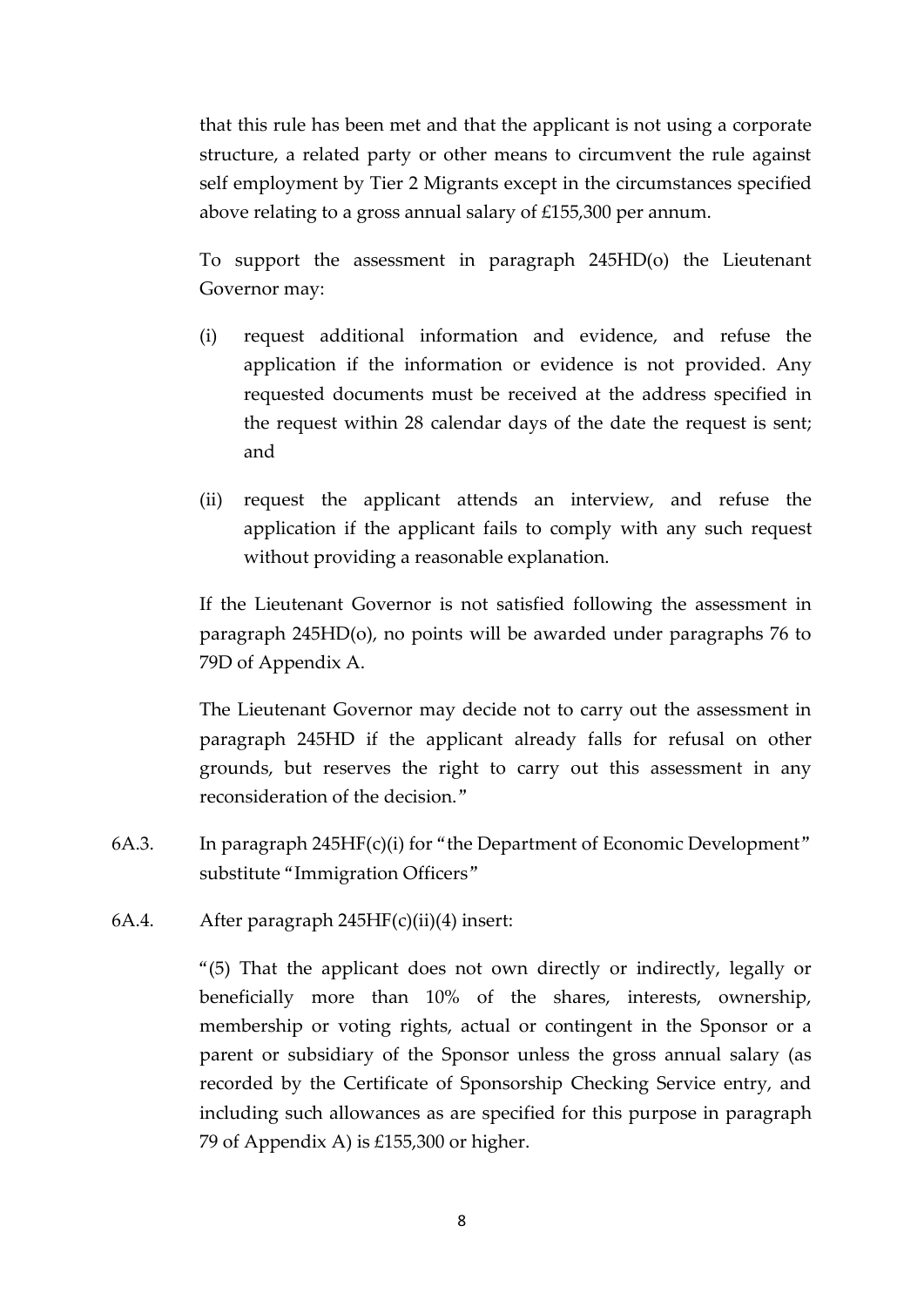The term "legal entity" includes but is not limited to a company, body corporate, firm, trust, partnership, foundation, limited liability company, PCC whether incorporated and formed in the Isle of Man or elsewhere. The applicant must not exercise significant influence or control over the legal entity including the right to appoint or direct the directors or trustees or officers of the legal entity or to direct the activities of the legal entity. The Entry Clearance Officer must be genuinely satisfied that this rule has been met and that the applicant is not using a corporate structure, a related party or other means to circumvent the rule against self employment by Tier 2 Migrants except in the circumstances specified above relating to a gross annual salary of £155,300 per annum."

- 6A.5. Delete paragraph 245HF(d)(iv).
- 6A.6. In paragraph 245HG(c)(i) for "the Department of Economic Development" substitute "Immigration Officers".

#### **Changes to Part 9**

9.1. In paragraph 323C(c) for "the Department of Economic Development" substitute "Immigration Officers"

#### **Changes to Appendix A**

A1. For paragraph 74A(e) substitute:

"that reference number must not have been withdrawn or cancelled by the Sponsor or by Immigration Officers since it was assigned, including where it has been cancelled by Immigration Officers due to having been used in a previous application, and"

A2. For paragraph 77C(f) substitute:

"that reference number must not have been withdrawn or cancelled by the sponsor or by Immigration Officers since it was assigned, including where it has been cancelled by Immigration Officers due to having been used in a previous application, and"

A3. After paragraph 77H(c) insert: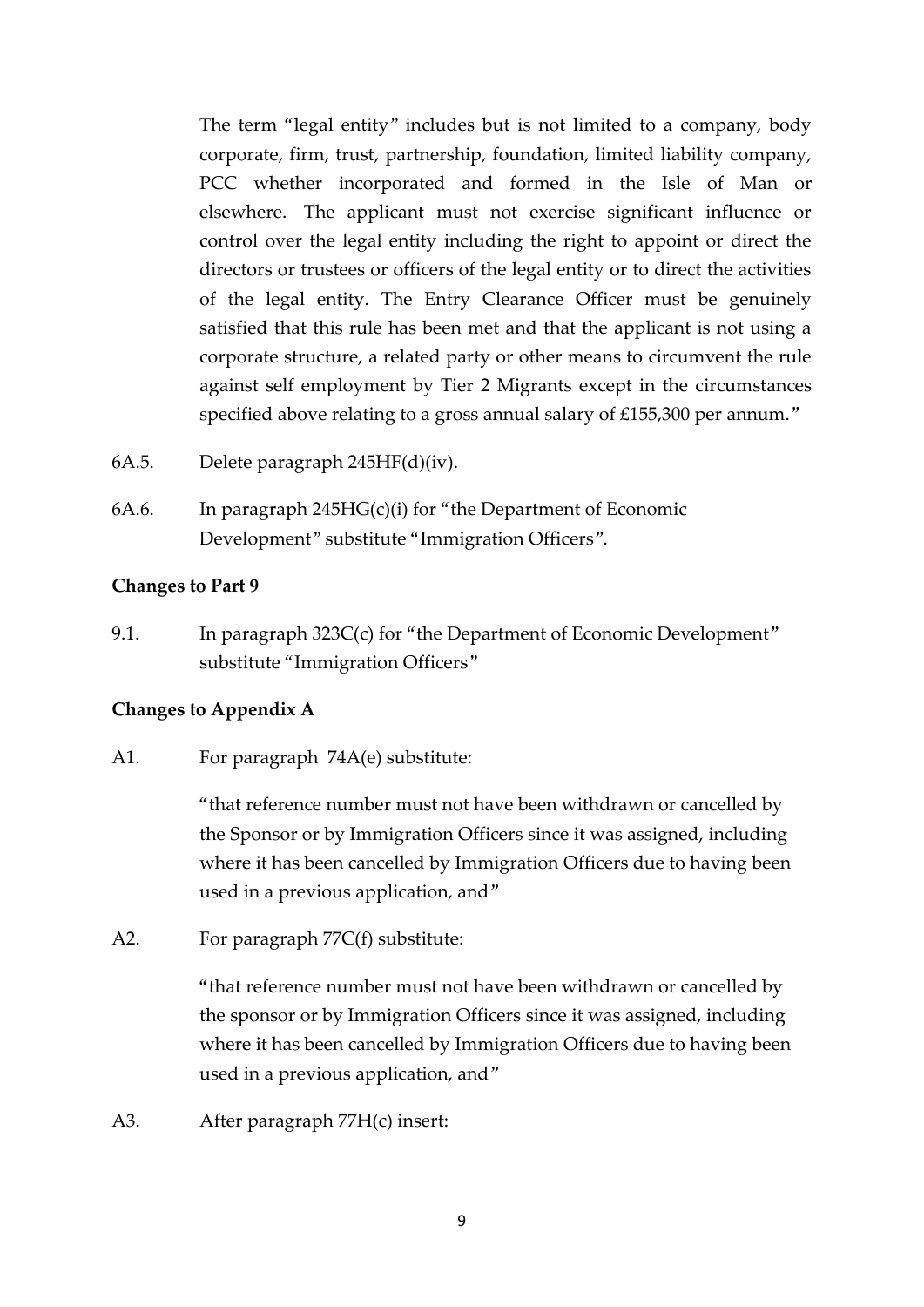"(d) that the applicant is using a legal entity or structure or a third party or other means to circumvent the rule against self-employment by Tier 2 Migrants."

A4. After paragraph 78D(d) insert:

"(e) the applicant must not own directly or indirectly, legally or beneficially more than 10% of the shares, interests, ownership, membership or voting rights, actual or contingent in the Sponsor or a parent or subsidiary of the Sponsor unless the gross annual salary (as recorded by the Certificate of Sponsorship Checking Service entry, and including such allowances as are specified for this purpose in paragraph 79 of Appendix A) is £155,300 or higher.

The term "legal entity" includes but is not limited to a company, body corporate, firm, trust, partnership, foundation, limited liability company, PCC whether incorporated and formed in the Isle of Man or elsewhere. The applicant must not exercise significant influence or control over the legal entity including the right to appoint or direct the directors or trustees or officers of the legal entity or to direct the activities of the legal entity. Points will only be awarded if the applicant is not using a corporate structure, a related party or other means to circumvent the rule against self employment by Tier 2 Migrants except in the circumstances specified above relating to a gross annual salary of £155,300 per annum."

- A5. In paragraph 90 for "the Department of Economic Development" substitute "Immigration Officers"
- A6. In paragraph 98 for "the Department of Economic Development" substitute "Immigration Officers"
- A7. In paragraph 109A(c) for "the Department of Economic Development" substitute "Immigration Officers"

#### **Changes to Appendix K**

K1. In paragraph 4(a) for "the Department of Economic Development" substitute "Immigration Officers"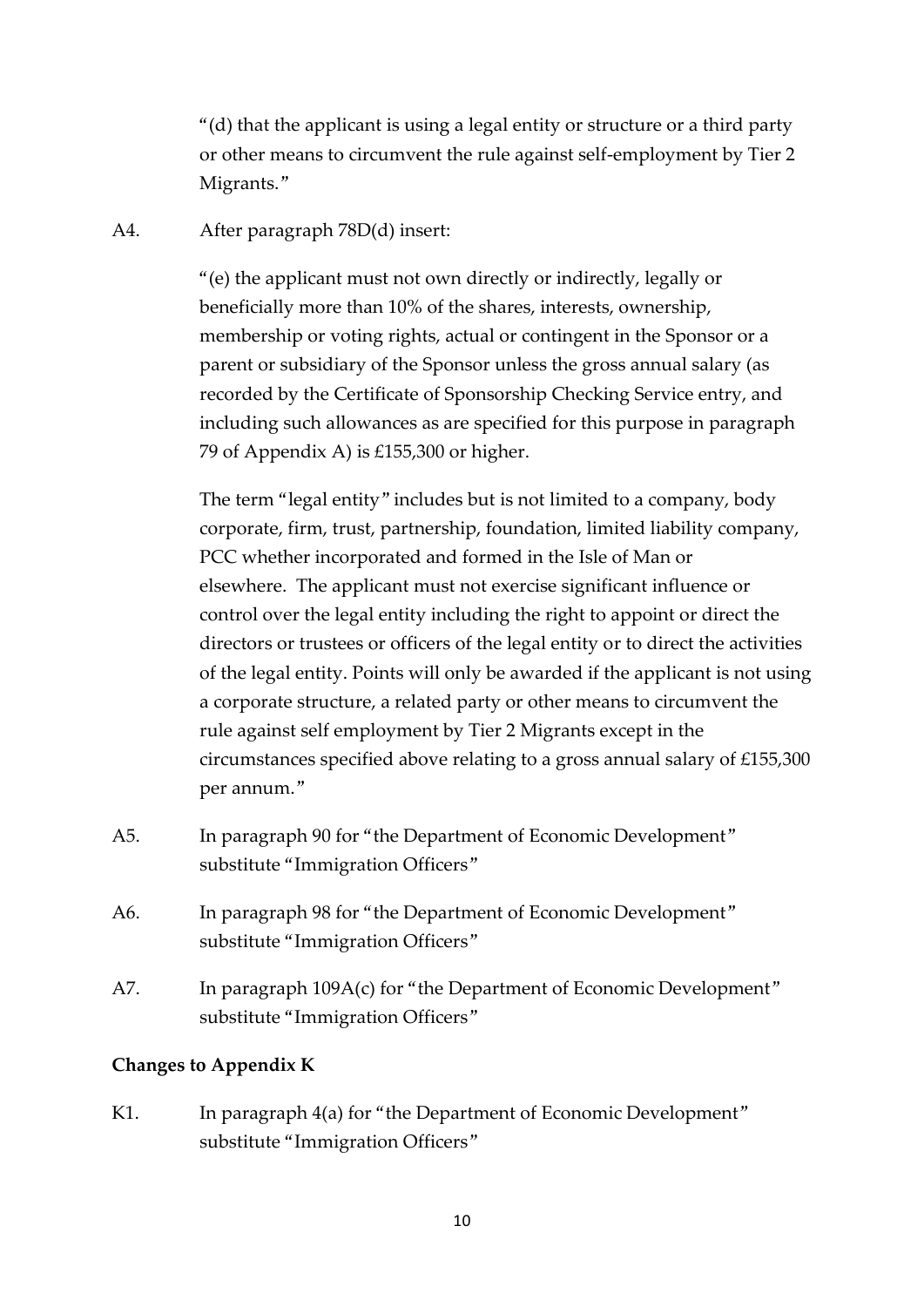## **Explanatory Memorandum**

## **Statement of Changes In Immigration Rules SD 2017/0066**

### **1. Purpose of this Statement of Changes**

- 1.1. The amendments to the Rules:
	- effect the transfer of the administration of Tiers 2 and 5 of the Points Based System in Part 6A of the Rules from the Department of Economic Development to immigration officers; and
	- clarify the self-employment and percentage shareholding rules in relation to different types company structures permitted under the Rules.

## **2. Policy Background**

## *Changes to the administrative functions for issuing Sponsor Licences and Certificates of Sponsorship*

2.1. The Rule amendments affect the transfer of administration functions under the Points Based System in Part 6A of the Rules from the Department of Economic Development to Immigration Officers.

2.2. The amendments to various definitions contained in the Rules reflect this transfer. Following the decision of Council, this transfer consolidates all of the licensing functions under the Rules to be carried out by immigration officers to streamline the process for applicants and employers. This will allow a more efficient service to be provided and a single point of contact within Isle of Man Government for enquiries relating to the employment of all persons who require leave under the Rules.

## *Changes to Tier 2 of the Points Based System in Part 6A of the Rules*

2.3. The amendments to the Rules are made to prevent an applicant using a different form of legal entity as a sponsor to circumvent the rule against self employment by Tier 2 Migrants. The purpose of the amendment is to prevent abuse of this route by applicants. An exception to this rule is retained where the Tier 2 Migrant is paid a gross annual salary of £155,300 per annum by the relevant sponsor.

2.4. A change is being made to delete paragraph 245HF(d)(iv) from the Rules. This